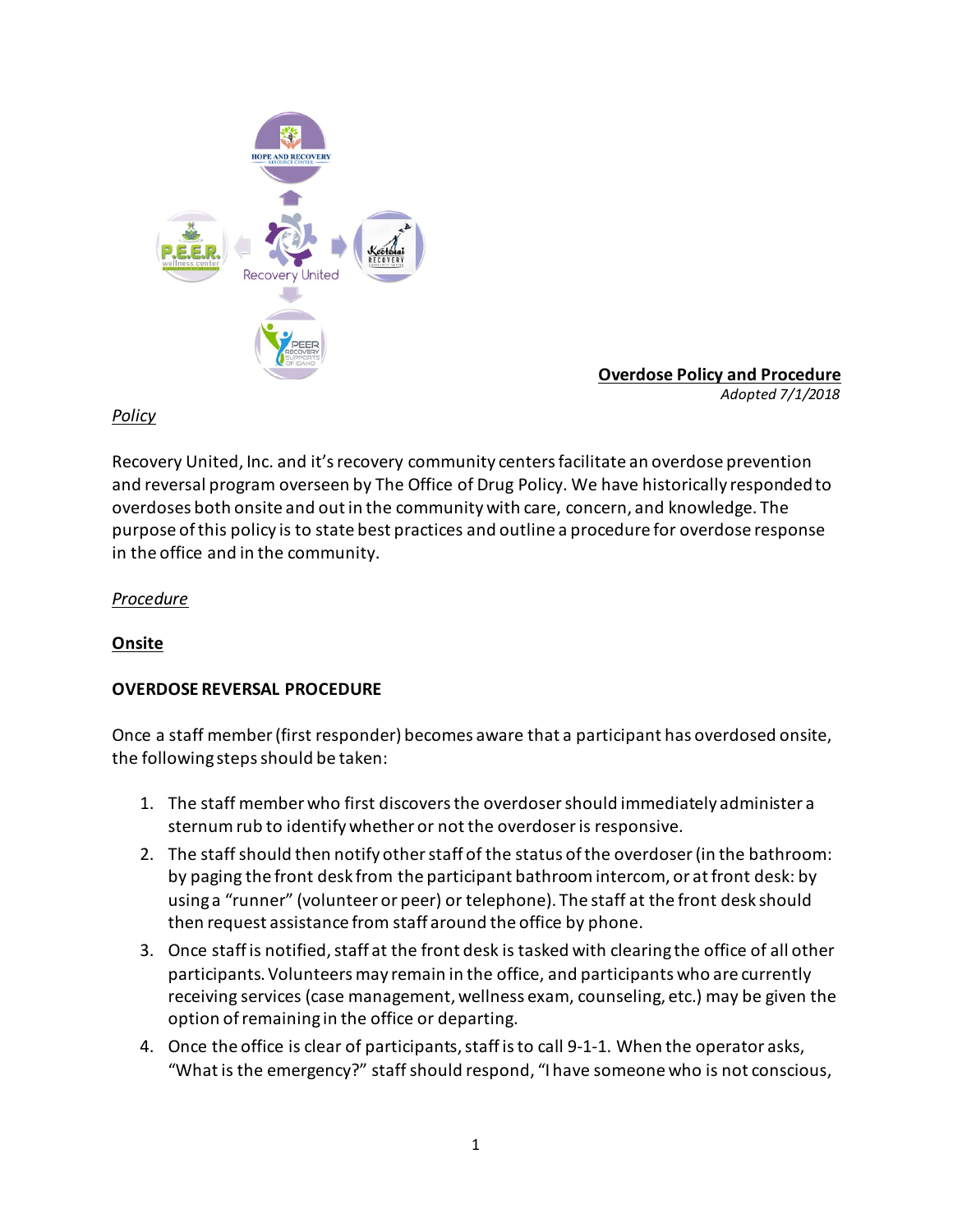and not responsive," Depending on the report of the staff with the overdoser, the caller should also clearly state whether or not the overdoser is breathing.

- 5. Once the call is complete, one key-holding staff member should wait on the street for paramedics to arrive in order to direct them to the appropriate address. This same staff member should be sure to take the names and badge numbers of all paramedics and law enforcement officers present.
- 6. At minimum one other staff member (in addition to the first responder), a second responder, should attend to the overdose site to assist the first responder.
- 7. The first responder, with the help of the second responder is to move the person overdosing on to the floor in the largest unobstructed area in rescue position.
- 8. The first responder begins with the person on their back, performing two rescue breaths. Simultaneously, the second responder is to remove all items from the person's pockets using tongs and puncture proof gloves.
- 9. The first responder then rolls the person overdosing into the rescue position and administers either intramuscular or intranasal naloxone.
- 10. The responders then attempt to wake the person overdosing for a second time with the use of a sternum rub and calling their name loudly.
- 11. If the overdoser is still not breathing on his or her own, then the staff member should position the person on his or her back and administer rescue breaths.
- 12. After two minutes of rescue breaths without a response, the responders should roll the person overdosing back onto their back for the second dose of naloxone.
- 13. The responders roll the person back on to their back to continue rescue breaths until the paramedics arrive.

Should the person experiencing overdose respond or become conscious at any point during these steps, the responders should discontinue the procedure and attend to the person's needs.

Once external medical personnel arrive, onsite staff should maintain the confidentiality of the person if they have already come to and allow the person who overdosed to decide what information to give them. Should the person still be unconscious when the paramedics arrive, the paramedics should be given the person's preferred name and any relevant medical history that in-house medical staff are aware of\*.

\*Office staff (not medical professionals) should *not* give medical history information.

# **Offsite**

## Section I: Receiving a Call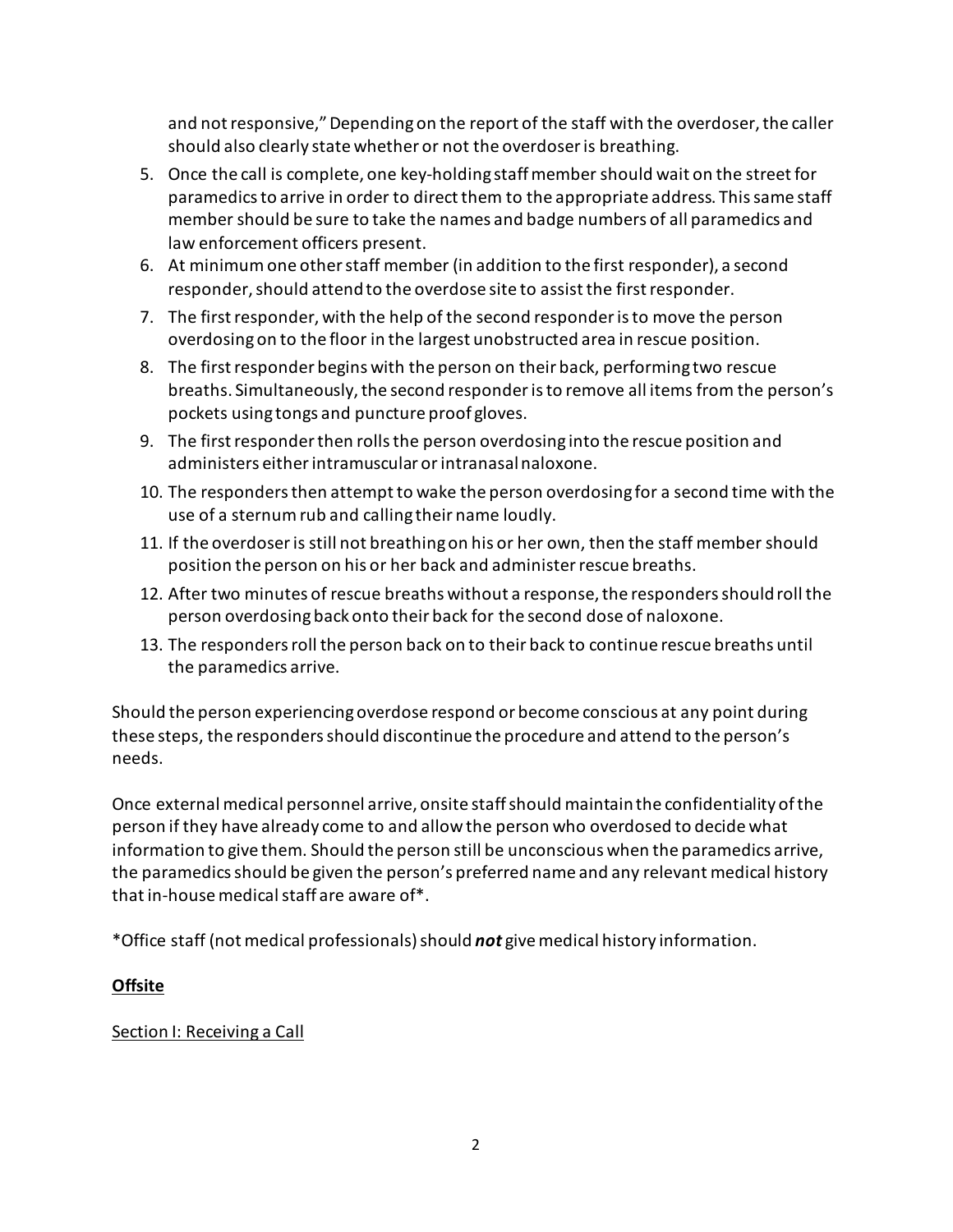In the event that a community member receives a call from someone offsite reporting that they are a witness at the scene of an overdose, this person should verify all of the following information:

- 1) Ensure that the caller has **already** placed a call to 911 and reported to the operator that the victim is "unconscious or nonresponsive and not breathing."
- 2) Make an assessment of response capacity:
	- a. Find out if the witness or victim is carrying Narcan on their person
	- b. Find out if the witness is comfortable administering rescue breaths
- 3) Find out the overdoser's **exact** location, including:
	- a. Are they inside or outside?
	- b. What are their cross streets?
	- c. What is the caller looking at? Are there any landmarks?
	- d. Are they on a bench or a street, are they reachable by car

### Section II: Departure from Office

The person who received the call should notify a staff member of the situation.

Regardless of who received the call, at least two team members should respond to the call, one of whom must be a staff member experienced in reversing overdose.

Do **not** leave the office without:

- 1) Cell phone
- 2) Identification
- 3) Naloxone kit
- 4) Backup Naloxone kit

## Section III: Arrival On Scene

Once the team members arrive on-scene, assess whether EMS has arrived.

## **Scenario A**

If EMS has not arrived on scene:

• Please proceed according to the protocol of Overdose Reversal acquired in SKOOP training.

## **Scenario B**